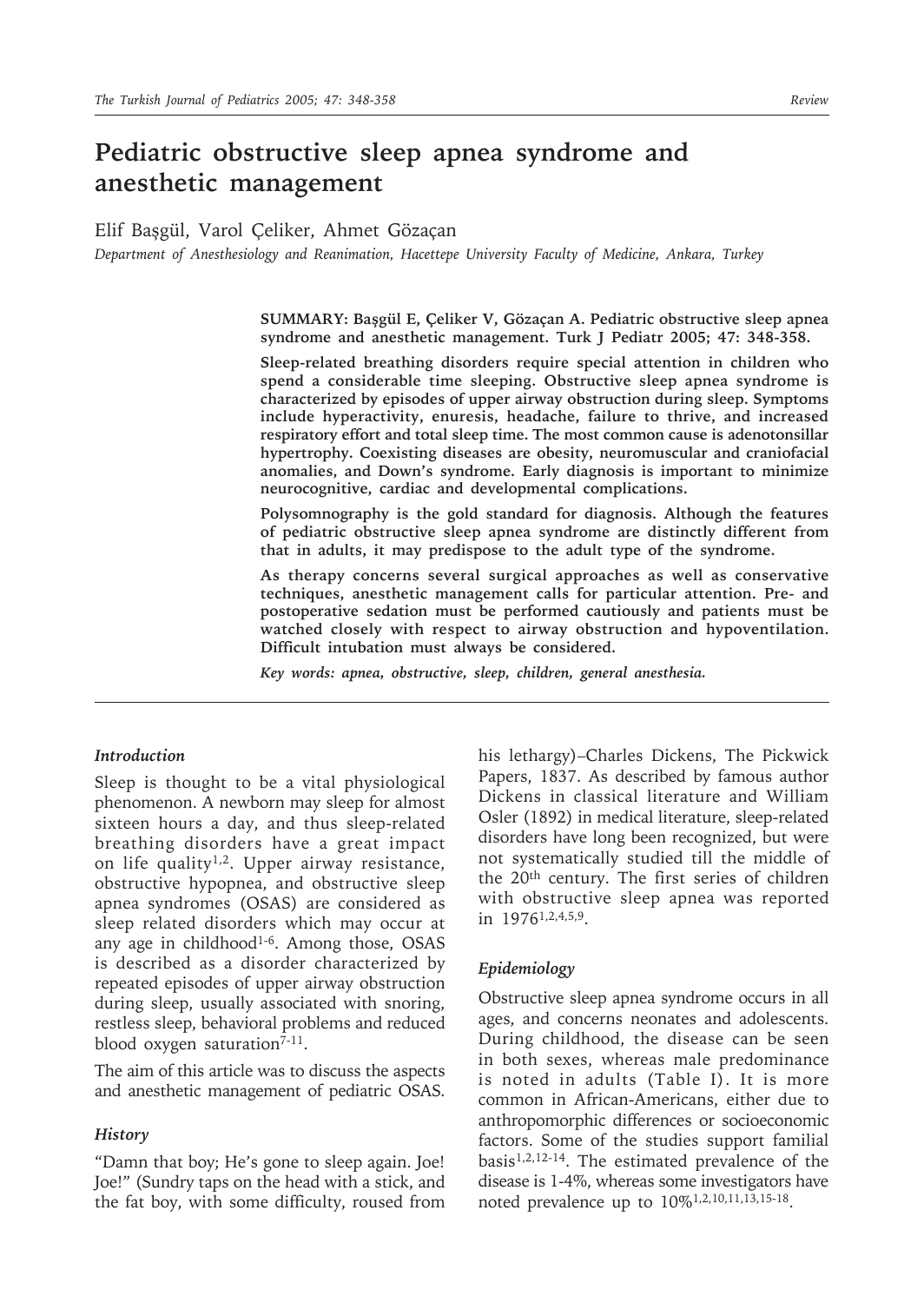| Clinical features                | Children                                                                                                                                                                             | Adults                                                                                                               |
|----------------------------------|--------------------------------------------------------------------------------------------------------------------------------------------------------------------------------------|----------------------------------------------------------------------------------------------------------------------|
| Age<br>Gender                    | Preschooler<br>Equal                                                                                                                                                                 | Middle-aged<br>Male predominance                                                                                     |
| Most common<br>etiology          | Adenotonsillar<br>hypertrophy                                                                                                                                                        | Obesity                                                                                                              |
| Weight<br>Daytime sleepiness     | Thin, normal, obese<br>Rare                                                                                                                                                          | Obese<br>Common                                                                                                      |
| Behavior                         | Hyperactivity                                                                                                                                                                        | Cognitive<br>impairment                                                                                              |
| Polysomnographic<br>diagnosis    | Cyclic or prolonged<br>obstruction<br>Preserved sleep<br>architecture<br>EEG arousal in<br><50% of apneas<br>and subcortical responses<br>without EEG arousal<br>Common in REM sleep | Cyclic obstruction<br>Decreased delta and<br>REM sleep<br>EEG arousal at<br>each apnea<br>Common in<br>non-REM sleep |
| Treatment<br>Surgical<br>Medical | T&A<br>(Most cases)<br>CPAP<br>Opioid antagonists                                                                                                                                    | <b>UPPP</b><br>(selected cases)<br>CPAP<br>Progesterone<br>Acetozolamide<br>Theophylline<br>Protriptyline            |

**Table I.** Clinical Features of Obstructive Sleep Apnea in Children and Adults

T&A : Tonsillectomy and adenoidectomy.

UPPP : Uvulopalatopharyngoplasty.

CPAP: Continuous positive airway pressure.

PSG : Polysomnography.

REM : Rapid eye movements.

#### *Pathophysiology*

In general, sleep apnea may result from the obstruction of the upper airway involving the nares to the larynx. Obstruction may be due to a fixed anatomic structure, such as adenotonsillar hypertrophy, or it may be due to a collapse of the patent pharynx. The airway has a tendency to collapse in the presence of negative pressure with the association of inspiration and airflow. Muscular tone of the palate, pharynx and tongue balance the patency. During sleep, with the loss of muscle tone, the airway may not remain patent; gravity may also cause soft tissue prolapse resulting in obstruction. It is thought that the etiology and features of childhood OSAS differ from that observed in adults (Table I). Nevertheless, some investigators have found common features of adult and childhood OSAS and have proposed that both entities were

related. However, since children are forced to learn and adapt, the effects of disordered sleep may be more profound than in adults<sup>1-3,9,19,20</sup>. The rate of childhood OSAS peaks at 2-8 years of age, when the tonsils and adenoids are the largest with respect to airway size. Adenotonsillectomy (T&A) is the treatment of choice in adenotonsillar hypertrophy, since most children improve well after the operation1,2, 9,10,13,15,21.

Some studies have supported the role of tonsils and adenoids in the etiology of OSAS1,2. Nevertheless, since children with OSAS do not have symptoms of obstruction when they are awake, some other structural and neuromuscular factors are assumed to be associated with the pathogenesis<sup>1,2</sup>. On the other hand, some of the studies have failed to show any correlation between tonsil size and severity of the disease. Finally, some children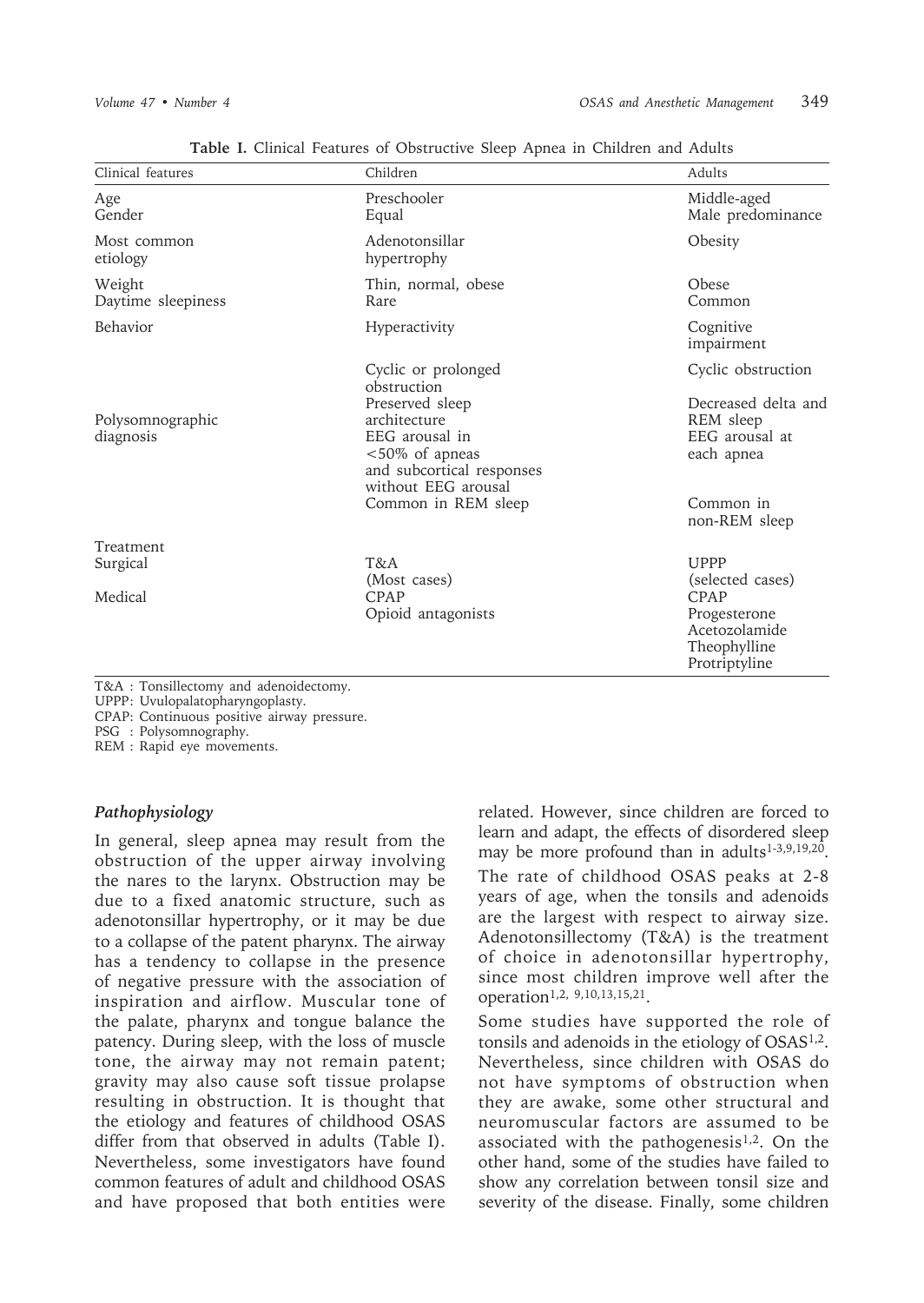who were cured after adenotonsillectomy had recurrence during adolescence. It thus appears that childhood OSAS is a dynamic process resulting from a combination of structural and neuromotor abnormalities1,2,10,13,22.

Children with craniofacial anomalies show signs of OSAS in early infancy (Table II). Structural anomalies such as intrauterine interference with mandibular growth resulting in glossoptosis and potential clefting of the palate predominate as the cause of OSAS in this group of anomalies, whereas neuromuscular factors predominate in cerebral palsy<sup>1,2,9,13</sup>. Patients with Down syndrome also have a high incidence of OSAS due to macroglossia, obesity and hypotonia (Table II)9. Interestingly, it can also be seen in patients with myelomeningocele and Arnold-Chiari malformation due to compression or dysplasia of the brainstem, with a prevalence up to 20%1,2,20,24. Neuropathies (Charcot-Marie-Tooth disease), congenital myopathies, muscular dystrophies (Duchenne muscular dystrophy), myotonias and myasthenia gravis are the other diseases that cause central or

#### **Table II.** Uncommon Diseases Associated with Childhood OSAS

| Craniofacial Anomalies<br>Pierre Robin syndrome<br>Treacher Collins' syndrome<br>Goldenhar's syndrome<br>Hallermann-Streiff syndrome<br>Brachmann-deLange syndrome |  |
|--------------------------------------------------------------------------------------------------------------------------------------------------------------------|--|
| Craniosynostosis<br>Crouzon's-Apert's syndrome<br>Pfeiffer's syndrome                                                                                              |  |
| Neuropathies<br>Charcot-Marie-Tooth syndrome                                                                                                                       |  |
| Muscular dystrophy<br>Duchenne muscular dystrophy                                                                                                                  |  |
| Myotonias<br>Myasthenia gravis                                                                                                                                     |  |
| Mitochondrial encephalopathies<br>Leigh's syndrome                                                                                                                 |  |
| Others<br>Prader-Willi syndrome<br>Down syndrome<br>Arnold-Chiari malformation                                                                                     |  |
| Meningomyelocele<br>Cerebral palsy<br>Acromegaly                                                                                                                   |  |

obstructive apnea (Table II). Mitochondrial encephalopathies such as Leigh's syndrome may also cause OSAS in children (Table II)<sup>13</sup>.

Prader-Willi syndrome is another genetic disorder with hypotonia, obesity, and developmental delay, which may accompany childhood OSAS25. Unlike adults, children with OSAS have normal ventilatory drive either when awake or asleep. When compared with control subjects, they have abnormal responses only under specialized conditions, such as diminished responses to repeated hypercapnia when awake and reduced arousal in response to  $CO_2$  when asleep<sup>1,2,21</sup>.

Upper airway functions are regulated by central ventilatory drive, chemoreceptors, upper airway pressure, pulmonary mechanoreceptors and sleep state. The tendency of the upper airway to collapse is inversely related to the upper airway dilator muscle tone, which is activated by hypoxemia, hypercapnia and upper airway subatmospheric pressure. Normal children may maintain a patent upper airway increasing their neuromotor tone via increased ventilatory drive. It is assumed that compensatory mechanisms are deficient in children with OSAS, but it was shown that such children might even partially compensate for increased upper airway resistance, preventing complete collapse1,2,20. These children have been shown to have elevated arousal threshold in response to hypercapnia and increased upper airway resistance, and this fact is also shown by polysomnography (PSG). Unlike adults, sleep pattern is preserved in children and excessive daytime sleepiness is rare. However, subcortical arousals demonstrated by movements and autonomic discharges occur frequently, resulting in neurobehavioral and autonomic complications1,2,13,20.

Children with OSAS have increased arousal threshold in rapid eye movement (REM) sleep. This is a protective mechanism, because REM sleep in children is an important factor facilitating growth and maturation. It is not clear whether genetic factors have an influence on ventilatory drive and anatomic features<sup>1,2</sup>.

# *Diagnosis*

Early diagnosis of OSAS is very important to minimize neurocognitive, cardiac, behavioral and developmental complications that occur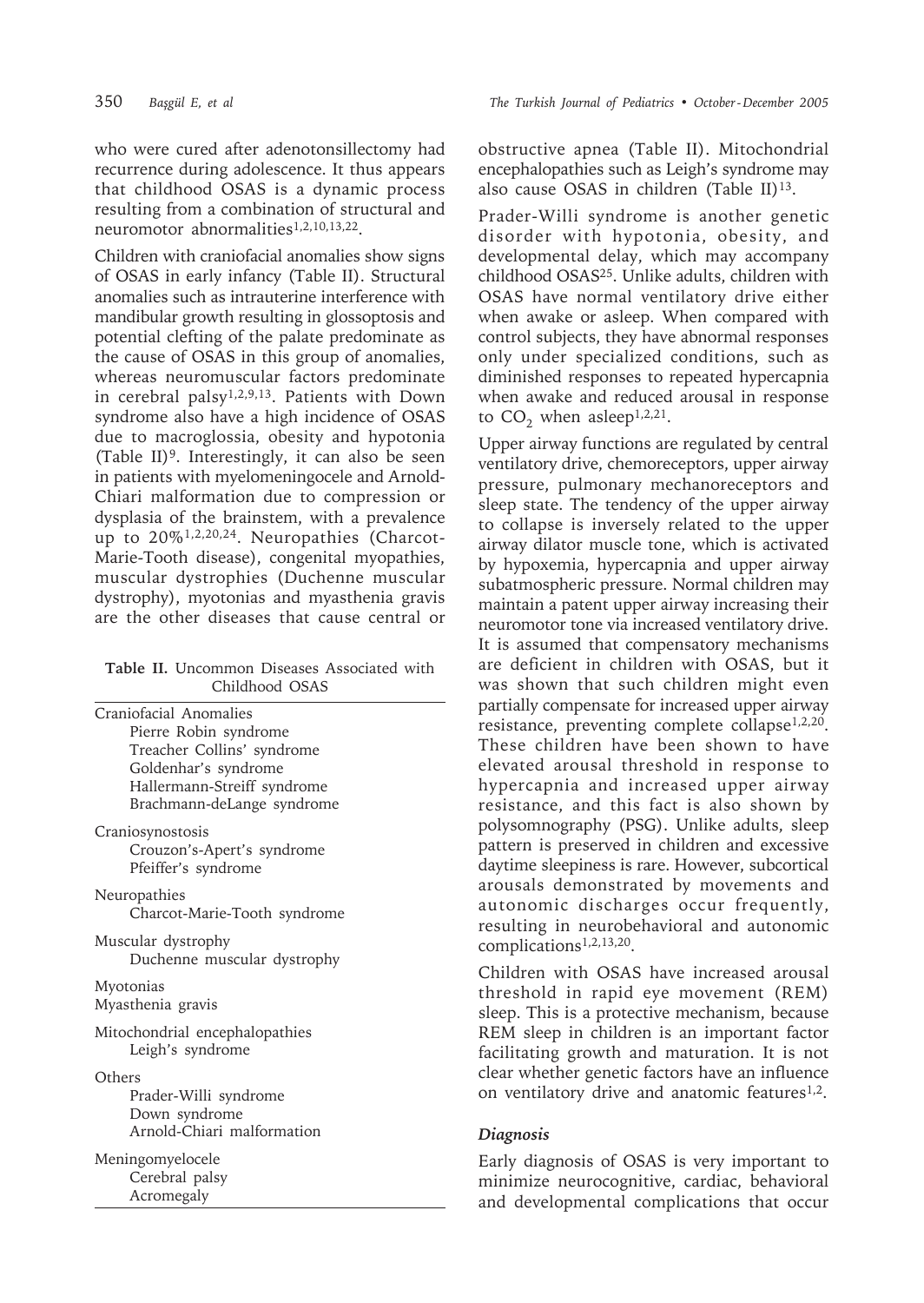as a result of the syndrome26. Evaluation includes history, physical examination and diagnostic tests<sup>9,27-32</sup>.

Proper diagnosis and treatment require a team approach consisting of pediatricians, ear, nose and throat surgeons, anesthetists and dentists.

### *History*

Parents are the first to note the signs of pediatric OSAS. Snoring and apnea are the symptoms that cause great anxiety among parents, but snoring is rare. Hyperreactivity, irritability, aggressiveness, learning problems, and enuresis are the common behavioral problems<sup>33,34</sup>. Daytime hypersomnolence is rare, unlike in adults (Table I). Mouth breathing is a typical finding of nasal obstruction and may be associated with OSAS. Brief awakening, frequent position changing, exacerbation of obstruction in supine position and excessive sweating during sleep are the typical symptoms reported by parents<sup>1,2,20</sup>.

### *Physical Examination*

Failure to thrive is a significant feature of adenotonsillar hypertrophy1,2,20. Obesity may also relate to OSAS in children due to excessive soft tissue in the nasopharynx. Adenoid facies, rhinorrhea, and pectus excavatum are the features of nasal obstruction. The voice may also be hyponasal due to the lack of nasal resonance9,20.

Once OSAS is suspected, the upper airway must be evaluated from the nares to the larynx. Nasal obstruction by mucosal congestion or a structural anomaly such as septum deviation may be the cause. The oropharynx should be examined for adenotonsillar hypertrophy, whereas micrognathia or retrognathia and a large posteriorly prolapsing tongue must be ruled out<sup> $1,2,9,20$ </sup>.

### *Laboratory Findings*

There is an unclear relationship between growth hormone (GH) levels and OSAS. GH level is reduced in OSAS, returning to normal levels after therapy. Patients with acromegaly are at risk due to abundant soft tissue in the tongue base, hypopharynx and supraglottic pharynx (Table II)<sup>1,2,9</sup>. The severity of OSAS has also been found to correlate with fasting insulin levels, which may be elevated in obese children<sup>1,2,35</sup>.

### *Radiologic Diagnosis*

Lateral neck X-ray may be used to check airway obstruction by enlarged tonsils and adenoids. Cephalometric X-ray may reveal the nature of the obstruction and facial bone abnormalities. Chest X-ray and ECG recordings can be used to rule out right ventricular hypertrophy and cor pulmonale9,13,36. Magnetic resonance imaging (MRI) has shown that the most restricted part of the airway is the adenotonsillar region in children with OSAS37.

#### *Pulse Oximetry and Capnography*

Overnight pulse oximetry and capnography may help to assess partial airway obstruction, increased physiological dead space and hypoventilation. A positive result may be a good predictor of an abnormal PSG result $8,13$ .

### *Polysomnography*

A single PSG is an adequate measure and is accepted as a gold standard for diagnosis of OSAS22,38-42. The standardized PSG study consists of a video camera, electroencephalogram, electro-oculogram, chin electromyogram, electrocardiogram, pulse oximetry and assessment of oro-nasal airflow, and chest, abdomen and leg movements. PSG studies reveal differences between children and adult OSAS (Table I) $1,2$ .

#### *Sleep Studies*

Audiotaping, videotaping and pulse oximetry are used for sleep studies. Movements, snoring and oxygen saturations are noted throughout the sleeping period. The results may assess the indication for operation, the aim for postoperative respiratory failure and baseline outcome values. However, the results of these studies are inadequately investigated and there is no committee consensus $8,43$ .

### *Morbidity*

Untreated OSAS may result in serious morbidity.

### *Neurobehavioral Morbidity*

There is a significant correlation between the severity of OSAS and the aspects of cognition and behavior. It was shown that behavioral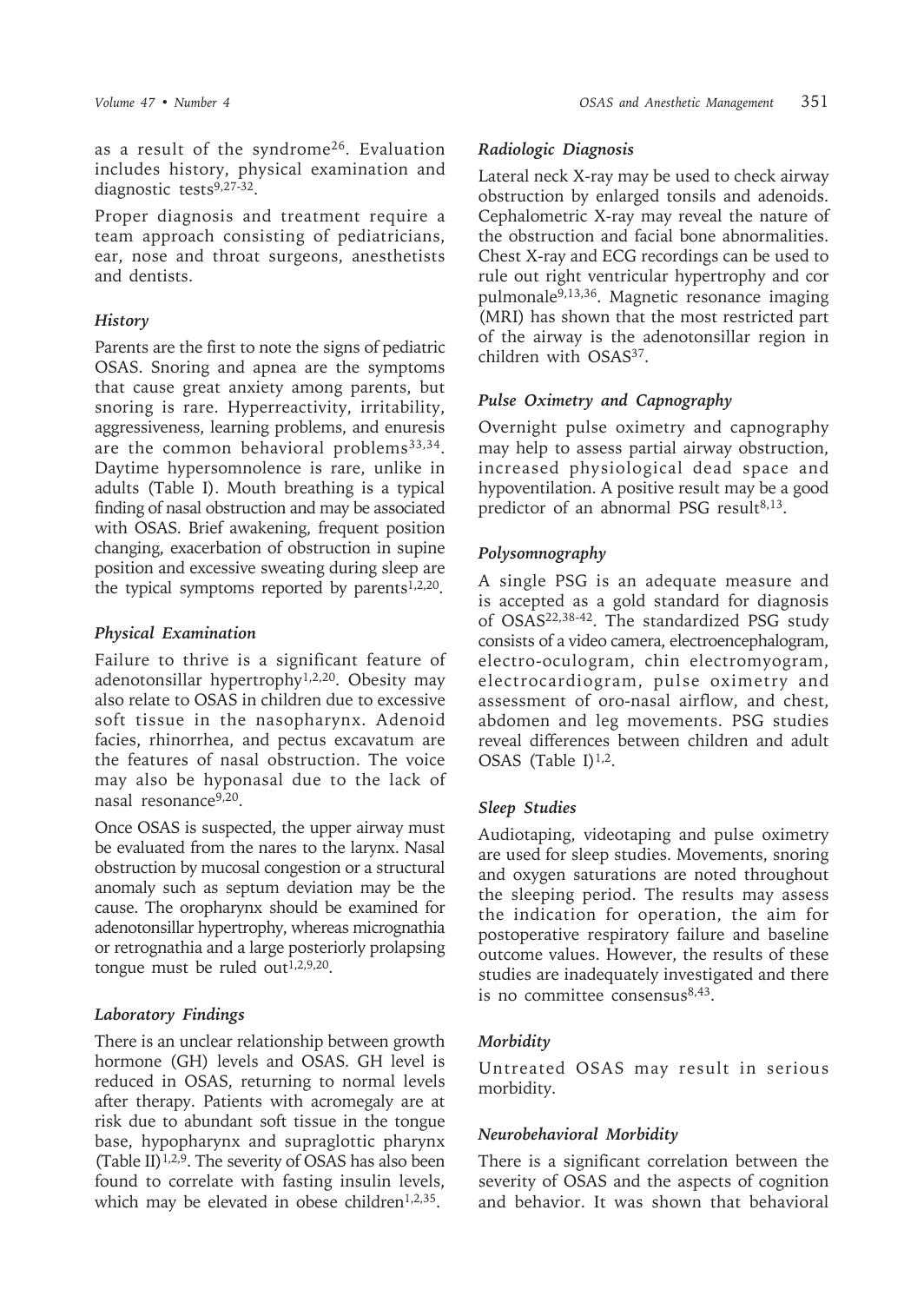problems and quality of life improved or reversed after therapy, whereas cognitive deficits were partially improved<sup>1,2,33,44</sup>. A technical study of the American Academy of Pediatrics revealed behavioral disturbances in 76%, hyperactivity in 42%, and decreased school performance in 16%. Although it is thought that daytime sleepiness is uncommon in children, the same study mentioned 84% excessive daytime sleepiness<sup>8</sup>.

In summary, several studies generally show an almost three-fold increase in neurobehavioral morbidity1,2,8,44.

### *Cardiovascular Morbidity*

The association between OSAS and hypertension remains controversial. Systemic hypertension is a well-documented sequela of adult OSAS. Studies reveal diastolic rather than systolic hypertension in children. However, left ventricular hypertrophy was noted in children, indicative of systemic hypertension. In addition to the circulatory system, chronic hypercapnia and hypoxia lead to pulmonary vascular hypertension and cor pulmonale. Cardiovascular and pulmonary sequelae can be reversed by treatment<sup>1,2,8, 11,18,44,45</sup>.

### *Somatic Growth*

Children with OSAS confront a higher risk of failure to thrive. The underlying mechanism is not fully understood. It has been postulated that dysphagia may occur due to enlarged tonsils and adenoids or that increased respiratory effort during sleep might have increased the metabolism. As young children breathe thorough nares, nasal obstruction interferes with their feeding as well. Recently, decreased insulin growth factor-1 levels were noted in some children, indicative of hormonal mechanisms. Weight gain has been noted after the treatment<sup>1,2,8,9,20,44</sup>.

### **Miscellaneous**

Nocturnal enuresis has been documented in children with OSAS. A notable improvement was achieved after the treatment<sup>8,34</sup>.

A link between sudden infant death syndrome (SIDS) and OSAS has been noted. There is a family history of SIDS in adults with OSAS. However, when supine versus a prone

position has been advised, the incidence of SIDS decreased, indicating that OSAS did not play a major role in SIDS deaths1,2,46.

Chronic hypoxia in OSAS may lead to polycythemia due to increased erythropoiesis. Similarly, hypoxia causes crises in patients with sickle cell anemia<sup>9</sup>.

### *Differential Diagnosis*

Upper airway resistant syndrome (UARS) is more common than OSAS in children. Mild craniofacial anomalies, enlarged adenotonsils, and family history of adult-sleep disordered breathing are some of the features of the disease. Abnormal breathing and, in contrast with OSAS, tachypnea without saturation drops are recorded during PSG. Esophageal pressure monitoring may be the only method to confirm the diagnosis<sup>5</sup>.

The congenital central hypoventilation syndrome (CCHS) is an uncommon disease of childhood characterized by inadequate autonomic respiratory control. It belongs to the neurocristopathies with unknown etiology. There are isolated forms, whereas combined forms with pheochromocytoma, neuroblastoma, medullary carcinoma of the thyroid, carcinoid tumors and Hirshsprung's disease are also recognized<sup>6</sup>.

In contrast to almost all types of OSAS, children with CCHS breathe better in REM sleep. Although these children have intact chemoreceptor sensitivity to acute hypoxia, they have decreased response to progressive hypoxia1,6.

Cranial MRI may reveal the cause of central hypoventilation. Metabolic disorders should be excluded.

### *Treatment*

### *Non-surgical Treatment*

The mainstay of OSAS therapy in children is T&A (Table I). Most of the nonsurgical therapies were used either prior to or when T&A failed to resolve OSAS. Pharmacological approaches such as progesterone, acetozolamide, theophylline, and protriptyline are used in adults (Table I). There are reports about opioid antagonists used in pediatrics<sup>44</sup>.

### *Corticosteroids*

Systemic use of steroids has been found unsatisfactory due to the short duration of therapy and the need for larger doses. Intranasal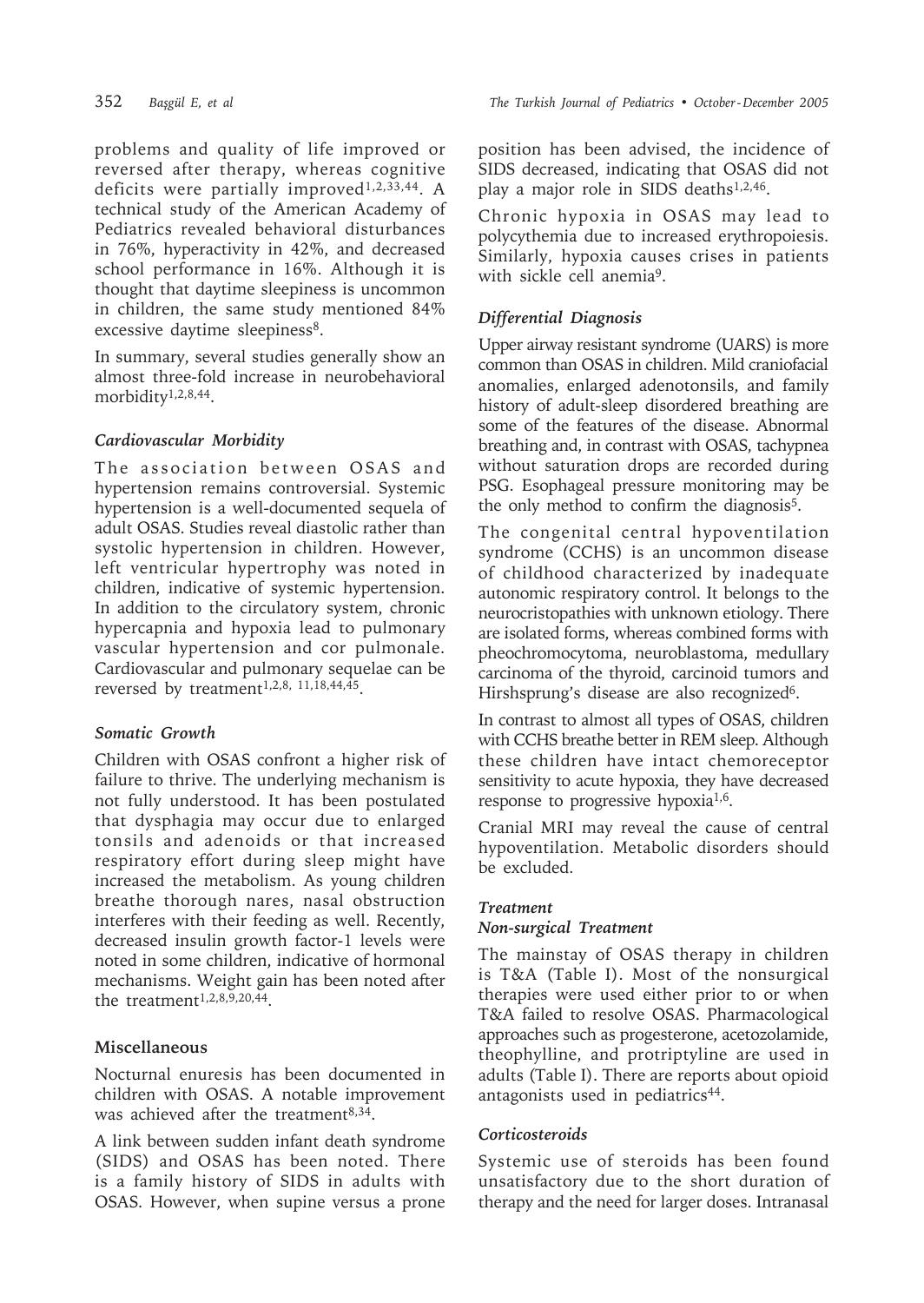topical steroid therapy was found effective in reducing adenotonsillar size; however, it is only a palliative treatment, providing temporary relief<sup>44</sup>.

### *Nasal Continuous Positive Airway Pressure Therapy*

Nasal continuous positive airway pressure (nCPAP) was first described in 1984 (Table I). Later, it was proposed as an alternative to tracheotomy in craniofacial and neuromuscular diseases. nCPAP is tolerated well by most children (80%). Several mild side effects are air leaks or skin breakdown around the nares. However, hypoventilation or midface hypoplasia is also reported. CPAP mask sizes and effectiveness of  $O_2$  pressure must be monitored every 6-12 months<sup>1,2,44,47</sup>.

Bilevel positive airway pressure administration was also found to be an effective treatment modality. In order to optimize efficacy from CPAP therapies, parents must be motivated and educated<sup>47-49</sup>.

### *Surgical Therapies Adenotonsillectomy*

Studies have shown that symptoms almost completely resolve following T&A. It appears that T&A is curative in 75-100% of children even if they are obese<sup>1,2,7,8,44,50,51</sup>. However, postoperative recurrence is more frequent than expected. There are reports about recurrence during puberty or several years after complete relief. Cephalometric X-ray studies reported some anatomical anomalies as an explanation for recurrence<sup>7</sup>. Lim<sup>51</sup> and coworkers point out the lack of randomized controlled studies on efficacy of T&A in the treatment. Children with OSAS are at high risk of postoperative respiratory complications due to edema, hemorrhage, increased secretions and respiratory depression due to anesthetics<sup>1,2,9</sup>.

### *Uvulopalatopharyngoplasty (UPPP)*

Children with OSAS usually respond well to T&A. Uvulopalatopharyngeal procedures may be necessary occasionally. UPPP has been used since 1981 for the treatment of snoring in adults. The procedure consists of several modifications involving removal of tonsils and posterior edge of the soft palate. It has been reported to be successful in relieving OSAS

symptoms in children with cerebral palsy and hypotonic upper airway muscles. It has not been applied in uncomplicated pediatric patients. Caution must be taken for nasopharyngeal stenosis as a late complication<sup>1,2,7,52</sup>.

### *Maxillomandibular Advancement Osteotomy (MMO)*

Pediatric patients with craniofacial and skeletal anomalies such as mandibular hypoplasia are successfully treated by several surgical procedures, which are classified as Phase I and Phase II surgery. Phase I consists of nasal reconstruction, UPPP and hypopharyngeal surgery, whereas Phase II involves MMO, which is assumed to be the most successful surgical therapy of OSAS, with a medium-term success rate of 90%. In 40% of the cases, based on radiocephalometric findings, MMO may be considered as the primary form of the therapy. Malocclusions also require treatment in 23% of the cases. In this respect, dentists must be a part in the team approach<sup>7,29-32,53</sup>.

### *Tracheotomy*

Tracheotomy was the first choice of treatment in the past. However, while it is still a lifesaving process in severe craniofacial anomalies, it has been shown that tracheotomy leads to improvement but not elimination of OSAS7,52.

### **ANESTHETIC MANAGEMENT**

Pediatric otolaryngology is one of the most challenging areas of surgery for the anesthesiologists. While devoting attention to the safety of the patients, anesthesiologists must also allow the surgeon optimal access in order to ensure the best possible outcome for the surgery. Recently, children under one month of age have been considered to be at higher risk due to their physiologic characteristics. Respiratory control and cardiovascular responses are immature in this age group; hypoxia may cause apnea rather than hyperventilation, whereas cardiac ouput is rate dependent. Responses to the anesthetic agents vary according to age as well. Inhalational anesthetics may cause more depression on cardiac output in preterm infants and newborns than in older children.

Although estimated anesthetic mortality varies widely, it is as low as 1 in 50,000 cases in healthy children<sup>7,54-56</sup>.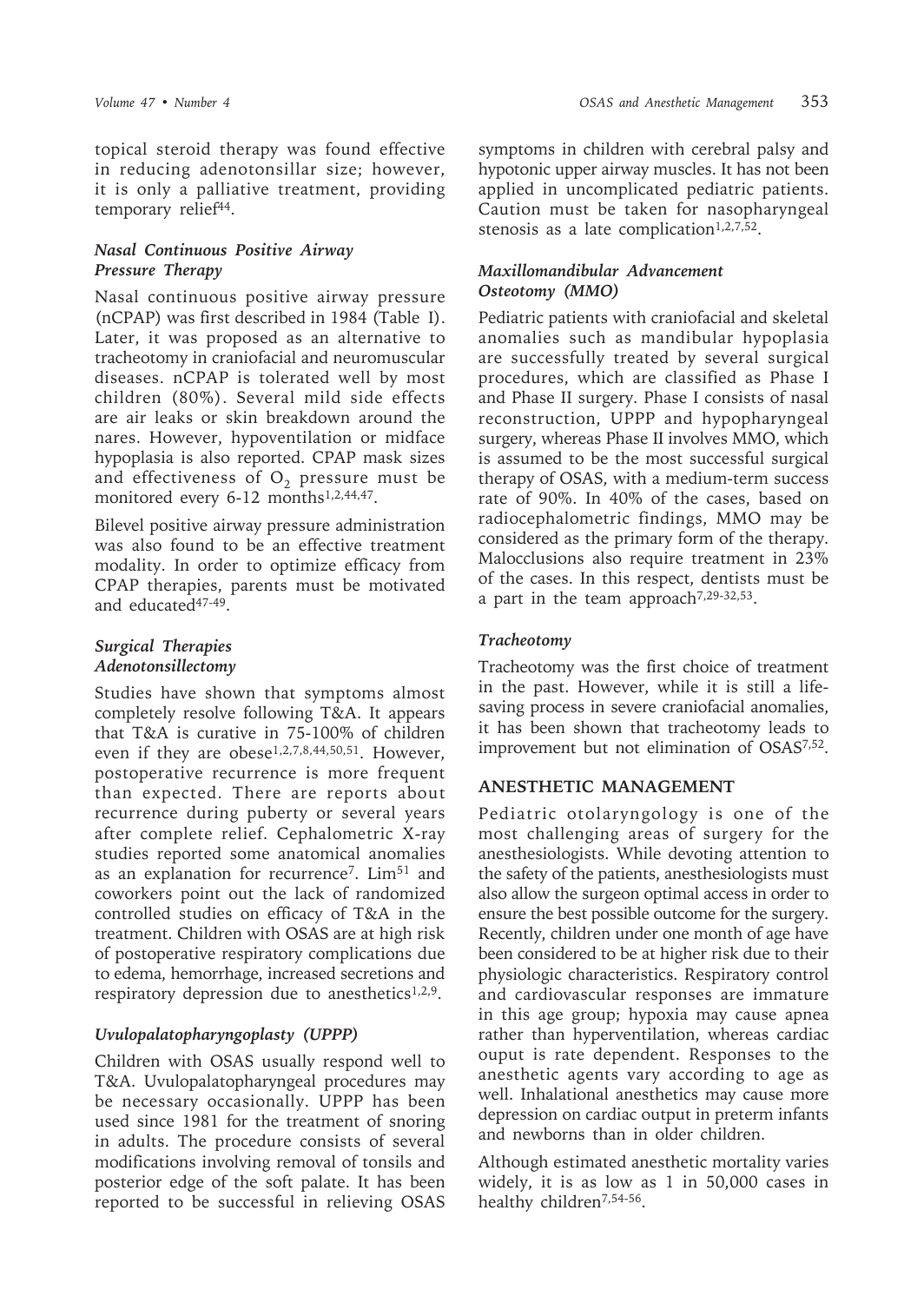### *Preoperative Assessment*

Most of the routine otolaryngological operations are performed as outpatient procedures. Preoperative information includes history of previous anesthetics, current medications, recent infections, and allergic conditions. Children with preexisting diseases or with family history of inherited disease must be carefully screened by radiologic and laboratory findings. Cardiac problems, which may coexist with OSAS, should be investigated by ECHO and electrocardiography. If the anticipated blood loss may exceed 10 mL kg<sup>-1</sup>, hemoglobin estimation and blood crossmatching are required. It is generally agreed that healthy children do not require investigation. The physical examination must especially concern airway anatomy including mouth, tongue, jaw and neck.

Children who are given information about surgery and anesthesia have been shown to be less anxious, nevertheless separation from their parents is a traumatic process. Some clinics allow parents to enter the operating room until induction to alleviate the separation anxiety, but some of the children still require pharmacological sedation<sup>54-56</sup>.

Generally, sedation is avoided in outpatient otolaryngological surgery, but if needed, the choice of drugs is based on the age and specific conditions of the patients. Children younger than eight months may not need premedication, whereas children eight months to three years may not accept oral administration, in which case the rectal route is more suitable for this age group. Children older than three years tolerate oral premedication well<sup>56</sup>.

|  |  | Table III. Intraoperative Monitoring Standards |  |  |
|--|--|------------------------------------------------|--|--|
|--|--|------------------------------------------------|--|--|

| Presence of qualified anesthesia staff                                                                                                  |
|-----------------------------------------------------------------------------------------------------------------------------------------|
| Evaluation of<br>Oxygenation<br>Oxygen analyzer<br>Pulse oximeter                                                                       |
| Ventilation<br>Auscultation of breath sound<br>Watching chest movements<br>Observation of reservoir bag<br>Capnography, end tidal $CO2$ |
| Circulation<br>Arterial blood pressure per 5 minutes<br>Continuous electrocardiogram                                                    |
| Body temperature                                                                                                                        |

Benzodiazepines, such as midazolam or opioids, are the drugs of choice for sedation. However, studies have shown that premedication with benzodiazepines, and especially opioids, provokes apnea by decreasing the activity of the nervus genioglossus selectively, which may lead to loss of upper airway patency. Respiratory depression, apnea and desaturation less than 1% were reported with midazolam. Opioids such as fentanyl produce dose-dependent depression when given in combination with midazolam.

Anticholinergic premedication may be desirable to avoid secretions and vagal responses due to airway manipulation. Especially children under six months of age are more sensitive to anesthetics with respect to cardiac depression. As their cardiac output is heart rate-dependent, the use of anticholinergic agents such as atropine  $(0.02 \text{ mg kg}^{-1})$  or glycopyrrolate  $(0.01 \text{ mg kg}^{-1})$ is mandatory in this age group at the time of induction by intravenous (iv) route<sup>54-56</sup>.

To avoid aspiration, an adequate period of fasting must be maintained. As prolonged period of fasting is unpleasant both for children and family and causes intravascular volume depletion as well, it is advised to take clear liquids up to 2 to 3 hours before induction<sup>21,55-58</sup>.

## *Intraoperative Management*

Intraoperative anesthetic complications of OSAS have not been specifically examined<sup>44</sup>. It is assumed that application of monitoring standards considered by the American Society of Anesthesiologists reduced overall incidence of intraoperative complications (Table III)<sup>56</sup>.

Anesthesia can be induced by inhalation anesthetics via facemask, by injection of sedative or hypnotic agents via iv route or by intramuscular (im) injection (Table IV). Halothane had been the drug of choice for inhalational induction due to its lack of

| Techniques    | Drugs                        |
|---------------|------------------------------|
|               | Halothane                    |
| Inhalational  | Sevoflurane<br>Nitrous oxide |
| Intravenous   | Thiopental<br>Propofol       |
| Intramuscular | Ketamine                     |
|               |                              |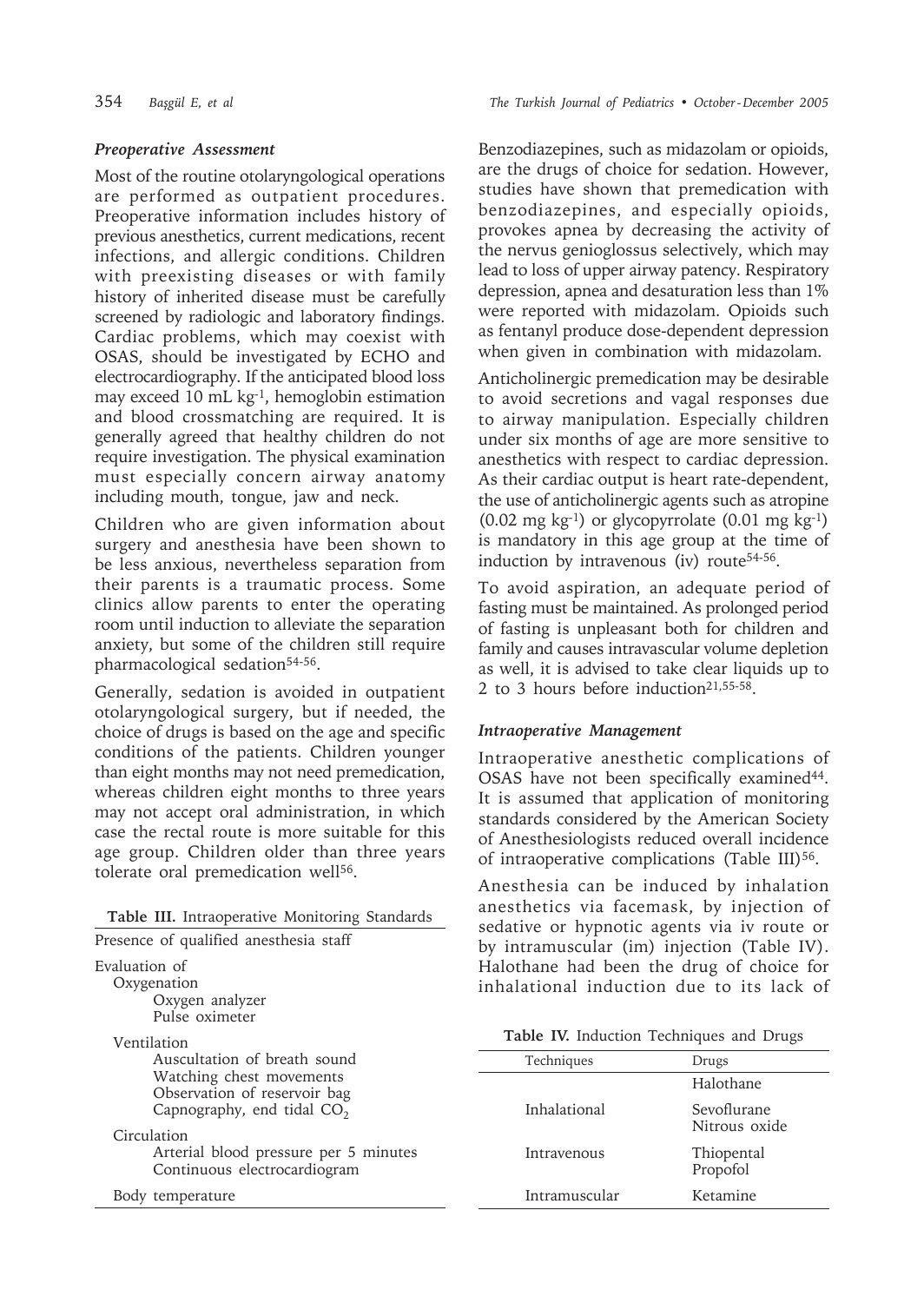pungency, but an even less pungent agent, sevoflurane, is taking its place. Young children prefer inhalational induction due to fear of needle. Smart scented masks provide relief for children during the procedure. Older children and teenagers usually prefer iv induction. Eutectic mixture of local anesthetic (EMLA) cream may be beneficial for painless access of iv route if applied 45 minutes before induction. The ultra-short acting barbiturate thiopental is the most commonly used intravenous induction agent (5-6 mg kg-1). Care must be taken especially in hypovolemia or poor myocardial contractility. Propofol as an alkylphenol is an alternative induction agent. The major advantages of propofol are rapid recovery with minimal nausea and vomiting, but painful injection is its major disadvantage. Care must be taken for hypotension, apnea and desaturation<sup>56</sup>.

In the patient who does not cooperate with standard induction techniques, ketamine, a phencyclidine derivative with potent analgesic and amnestic properties, is suitable for im induction  $(5-10 \text{ mg kg}^{-1})$ . It can also be given intravenously  $(1-3 \text{ mg kg}^{-1})^{56}$ . Ketamine may be the drug of choice for induction in hypovolemic patients because it has sympathomimetic properties and does not cause hypotension. It may also be used in patients with reactive airways, because by increasing the circulating catecholamines it causes relaxation of tracheal smooth muscle. Production of copious secretions, postoperative nausea and vomiting, and hallucinations are its main disadvantages.

Intubation, which is facilitated by muscle relaxants, follows induction. Succinylcholine, the only depolarizing relaxant, is indicated in rapid-sequence inductions and in the treatment of laryngospasm. It is the most rapid acting of all muscle relaxants. Bradycardia in repeated doses, causing hyperkalemia due to depolarization of myoneural junction, and increased intraocular and intracranial pressure are the disadvantages of the drug. It is hydrolyzed by pseudocholinesterase enzyme. Several nondepolarizing muscle relaxants with various speed of onset and duration of action may be available for intubation or maintenance, but none of them, even rocuronium, produces as rapid intubation conditions as succinylcholine (Table V) $56$ .

**Table V.** Anesthetics and Muscle Relaxants Used in Maintenance of Anesthesia

| Anesthetics                        |  |  |
|------------------------------------|--|--|
| Inhalational<br>Nitrous oxide      |  |  |
| Halothane                          |  |  |
| Isoflurane                         |  |  |
| Sevoflurane                        |  |  |
| Desflurane                         |  |  |
| Intravenous                        |  |  |
| Morphine sulfate                   |  |  |
| Fentanyl                           |  |  |
| Remifentanyl                       |  |  |
| Propofol<br>Midazolam              |  |  |
|                                    |  |  |
| Muscle relaxants (Nondepolarizing) |  |  |
| Mivacurium                         |  |  |
| Rocuronium                         |  |  |
| Atracurium                         |  |  |
| Vecuronium<br>Pancuronium          |  |  |
|                                    |  |  |

Recently, sevoflurane has been accepted as the drug of choice in the induction and maintenance of outpatient otolaryngologic procedures in infants for several reasons: It is less pungent than halothane and other inhalational agents, emergence is rapid, and it has less depressive effect on the cardiovascular system than halothane. Because its offset is so rapid, narcotics must be coadministered in maintenance to avoid perception of pain. Fentanyl is the most commonly used narcotic as supplement to anesthesia, but caution must be taken for bradycardia and chest wall rigidity. Propofol may be administered as intravenous infusion for the maintenance of anesthesia in combination with narcotics or nitrous oxide (Table V)<sup>56</sup>.

Difficult airway management and intubation are the most challenging problems in otolaryngologic procedures. The infant tongue is larger in proportion to the size of the mouth than in adults. This anatomic characteristic contributes to obstruction when induction agents and muscle relaxants are given. The enlarged adenotonsils also obstruct the upper airway resulting in difficult airway management via face mask58. Anatomical abnormalities such as craniofacial anomalies with micrognathia, Down syndrome with obesity and large tongue result in difficult or impossible visualization of the glottis. If the glottis can be visualized, the obstruction due to cysts, adenotonsils or other anatomical abnormalities causes difficulty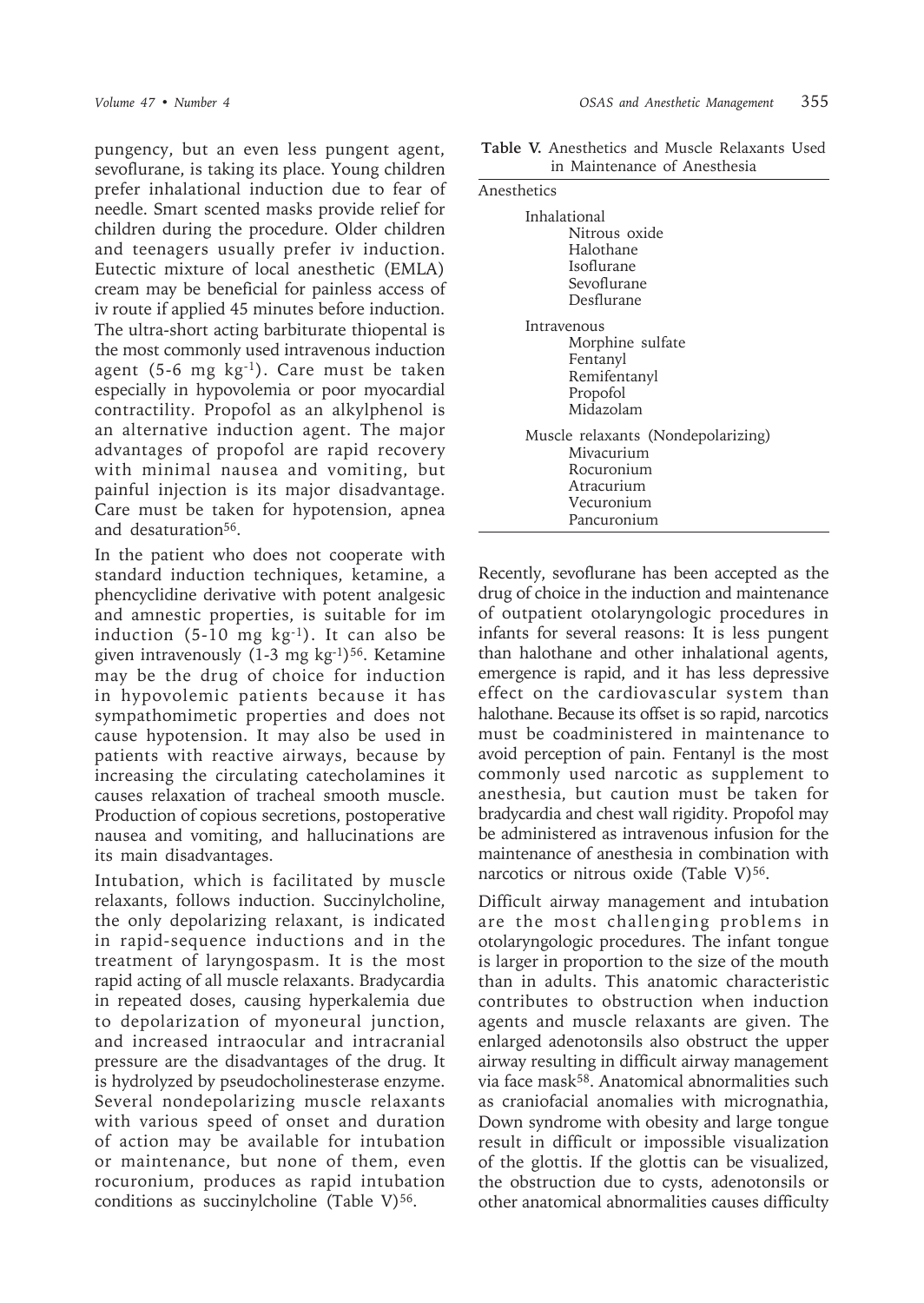in inserting the tracheal tube. Preservation of spontaneous ventilation may provide a guide to the laryngeal inlet, especially in the presence of difficult airway. Introducers and endotracheal tubes with smaller diameters must be available.

If the larynx is not visualized, laryngeal mask airway (LMA) may be introduced. Furthermore, the LMA can be used as a guide through which a tube or fiberoptic bronchoscope may be introduced. All airway management algorithms propose fiberoptic bronchoscopy as the final step in the management of difficult airway; if needed, urgent tracheotomy must be performed<sup>54-62</sup>.

Impaired cardiac and pulmonary functions must always be considered in patients with OSAS. Care must be taken with respect to cardiovascular depression caused by anesthetics. Besides standard monitorization, invasive monitorization of arterial blood and central venous pressures may be mandatory.

### *Postoperative Management*

Extubating the infant or child with a difficult airway should be a careful teamwork effort as in intubation58. Children with OSAS are prone to respiratory complications postoperatively due to upper airway edema, increased secretions, respiratory depression secondary to analgesic and anesthetic agents and postoperative pulmonary edema, with a prevalence of 16- 27%1,2,9,21,44,54-58. Risk factors for postoperative complications are reported as age under two years, craniofacial anomalies affecting the pharynx (especially midfacial hypoplasia and retrognathia), obesity or, conversely, failure to thrive, previous upper airway trauma, severe OSAS, concomitant UPPP, and history of prematurity1,2,44.

Close postoperative monitoring is mandatory for these patients on the first postoperative night. If upper airway induced respiratory insufficiency supervenes, CPAP or bilevel positive airway pressure may be used to avoid reintubation44.

Postoperative nausea and vomiting (PONV) may be associated with otolaryngological procedures at rates as high as 70%, causing an unpleasant recovery and delayed discharge. The use of narcotics, nitrous oxide and halothane increase the risk of PONV, whereas propofol reduces this risk. Several antiemetics have been found efficient in controlling PONV. Metoclopramide, dehydrobenzperidol, and ondansetron are the drugs used worldwide for this purpose<sup>56</sup>.

To assess the degree of pain, visual analogue scale may be helpful in preverbal children. Intravenous opioid administration is the mainstay of severe pain therapy. Milder degrees of pain may be handled by acetaminophen, codeine or ketorolac<sup>54-56</sup>.

Results of PSG reveal that hospitalization is necessary only for high-risk patients with OSAS. Children younger than three years of age, and those with cerebral palsy, seizure disorders, and congenital heart disease and prematurity are considered to be at particular risk in the postoperative period<sup>56</sup>.

### *Conclusion*

Obstructive sleep apnea syndrome is a common cause of childhood sleep-related breathing disorders, and its pathophysiology is poorly understood. It is thought to be caused by a combination of anatomic and neuromotor dysfunction.

A teamwork effort consisting of pediatrician, ear/nose/throat surgeon, anesthetist and dentist is needed in diagnosis and treatment of the disease.

Adenotonsillectomy is the mainstay of treatment of childhood OSAS, whereas children with several anatomic anomalies, as in craniofacial syndrome, may require additional surgical approaches. Special care and knowledge are needed for anesthetic management. Difficult airway, respiratory depression and problems due to coexisting disease such as hypertension, cor pulmonale or obesity are some of the difficulties that the anesthetists may face.

#### **REFERENCES**

- 1. Marcus CL. Sleep-disordered breathing in children. Am J Respir Crit Care Med 2001; 164: 16-30.
- 2. Marcus CL. Pathophysiology of childhood obstructive sleep apnea: current concepts. Respiration Physiology 2000; 119: 143-154.
- 3. Messner AH, Pelayo R. Pediatric sleep-related breathing disorders. Am J Otolaryngol 2000; 21: 98-107.
- 4. Guilleminault C, Pelaya R. Sleep-disordered breathing in children. Ann Med 1998; 30: 350-356.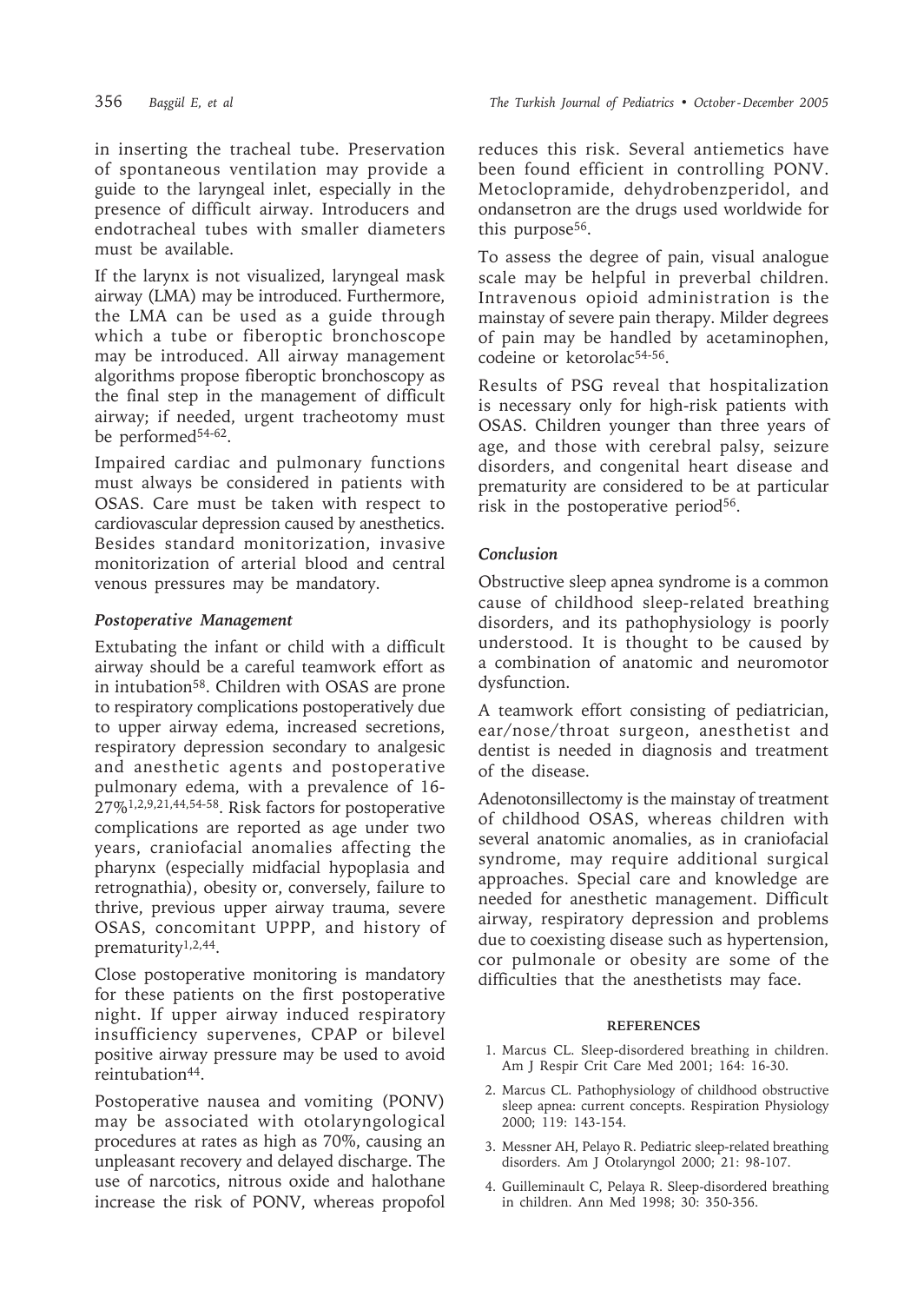- 5. Guilleminault C, Khramtsov A. Upper airway resistance syndrome in children: a clinical review. Semin Pediatr Neurol 2001; 8: 207-215.
- 6. Rohrer T, Trachsel D, Engelcke G, Hammer J. Congenital central hypoventilation syndrome associated with Hirschsprung's disease and neuroblastoma: case of multiple neurocristopathies. Pediatr Pulmonol 2002; 33: 71-76.
- 7. Pirsig W, Verse T. Long-term results in the treatment of obstructive sleep apnea. Eur Arch Otorhinolaryngol 2000; 257: 570-577.
- 8. Schechter MS. Technical report: diagnosis and management of childhood obstructive sleep apnea syndrome. Pediatrics 2002; 109: e 69.
- 9. Rothschild MA. Central and obstructive apnea. In: Cotton RT, Myer III CM (eds). Practical Pediatric Otolaryngology. Philadelphia: Lippincott-Raven Publishers; 1999: 41-58.
- 10. Li AM, Wong E, Kew J, Hui S, Fok TF. Use of tonsil size in the evaluation of obstructive sleep apnoea. Arch Dis Child 2002; 87: 156-159.
- 11. Rizzi M, Onorato J, Andreoli A, et al. Nasal resistances are useful in identifying children with severe obstructive sleep apnea before polysomnography. Int J Pediatr Otorhinolaryngol 2002; 65: 7-13.
- 12. Harding SM. Prediction formulae for sleep-disordered breathing. Curr Opin Pulm Med 2001; 7: 381-385.
- 13. Gordon N. Sleep apnoea in infancy and childhood considering two possible causes: obstruction and neuromuscular disorders. Brain Dev 2002; 24: 145-149.
- 14. Ovchinsky A, Rao M, Lotwin I, Goldstein NA. The familial aggregation of pediatric obstructive sleep apnea syndrome. Arch Otolaryngol Head Neck Surg 2002; 128: 815-818.
- 15. O'Brien LM, Gozal D. Behavioural and neurocognitive implications of snoring and obstructive sleep apnoea in children: facts and theory. Paediatr Respir Rev 2002; 3: 3-9.
- 16. Bower CM, Gungor A. Pediatric obstructive sleep apnea syndrome. Otolaryngol Clin North Am 2000; 33: 49-75.
- 17. Asensi V Jr, Diez MJ. Obstructive sleep apnea syndrome in childhood. An Esp Pediatr 2001; 54: 58-64.
- 18. Young T, Peppard PE, Gottlieb DJ. Epidemiology of obstructive sleep apnea. Am J Respir Crit Care Med 2002; 165: 1217-1239.
- 19. Anstead M. Pediatric sleep disorders: new developments and evolving understanding. Curr Opin Pulm Med 2000; 6: 501-506.
- 20. McNamara F, Sullivan CE. The genesis of adult sleep apnoea in childhood. Thorax 2000; 55: 964-969.
- 21. Waters KA, McBrien F, Stewart P, Hinder M, Wharton S. Effects of OSA, inhalational anesthesia, and fentanyl on the airway and ventilation of children. J Appl Physiol 2002; 92: 1987-1994.
- 22. Jain A, Sahni JK. Polysomnographic studies in children undergoing adenoidectomy and/or tonsillectomy. J Laryngol Otol 2002; 116: 711-715.
- 23. Sorof J, Daniels S. Obesity hypertension in children. A problem of epidemic proportions. Hypertension 2002; 40: 441-447.
- 24. Kirk VG, Morielli A, Gozal D, et al. Treatment of sleepdisordered breathing in children with myelomeningocele. Pediatr Pulmonol 2000; 30: 445-452.
- 25. Nixon GM, Brouillette RT. Sleep and breathing in Prader-Willi syndrome. Pediatr Pulmonol 2002; 34: 209-217.
- 26. Yantis MA. Assessing children for obstructive sleep apnea. J Pediatr Health Care 1999; 13: 99-104.
- 27. Cohen SR, Holmes RE, Machado L, Magit A. Surgical strategies in the treatment of complex obstructive sleep apnoea in children. Paediatr Respir Rev 2002; 3: 25-35.
- 28. Ward T, Mason TB 2nd. Sleep disorders in children. Nurs Clin North Am 2002; 37: 693-706.
- 29. Veis RW. Snoring and obstructive sleep apnea from a dental perspective. J Calif Dent Assoc 1998; 26: 557-565.
- 30. Defabjanis P. Impact of nasal airway obstruction on dentofacial development and sleep disturbances in children: preliminary notes. J Clin Pediatr Den 2003; 27: 95-100.
- 31. Caprioglio A, Zucconi M, Calori G, Troiani V. Habitual snoring, OSA and craniofacial modification. Orthodontic clinical and diagnostic aspects in a case control study. Minerva Stomatol 1999; 48: 125-137.
- 32. Dukes P. Sleep laboratory testing. The important facts. Dent Clin North Am 2001; 45: 839-853.
- 33. Nelson R. Obstructive sleep apnoea in children might impair cognition and behaviour. Lancet 2002; 359: 1754.
- 34. Umlauf MG, Chasens ER. Bedwetting not always what it seems: a sign of sleep-disorder breathing in children. J Spec Pediatr Nurs 2003; 8: 22-30.
- 35. de La Eva RC, Baur LA, Donaghue KC, Waters KA. Metabolic correlates with obstructive sleep apnea in obese subjects. J Pediatr 2002; 140: 641-643.
- 36. Brown LK. Cephalometric measurements and sleep apnea hypopnea syndrome. Chest 2002; 122: 765-768.
- 37. Arens R, McDonough JM, Corbin AM, et al. Upper airway size analysis by magnetic resonance imaging of children with obstructive sleep apnea syndrome. Am J Respir Crit Care Med 2003; 167: 65-70.
- 38. Katz ES, Greene MG, Carson KA, et al. Night-tonight variability of polysomnography in children with suspected obstructive sleep apnea. J Pediatr 2002; 140: 589-594.
- 39. Nixon GM, Brouillette RT. Diagnostic techniques for obstructive sleep apnoea: is polysomnography necessary? Paediatr Respir Rev 2002; 3: 18-24.
- 40. Villa Asensi J, De Miguel Diez J, Romero Andujar F, Campelo More O, Sequeiros Gonzales A, MunozCodoceo R. Usefulness of the Brouillette index in the diagnosis of obstructive sleep apnea syndrome in children. An Esp Pediatr 2000; 53: 547-552.
- 41. Sheldon SH. Sleep-disordered breathing in children. Dent Clin North Am 2001; 45: 817-837.